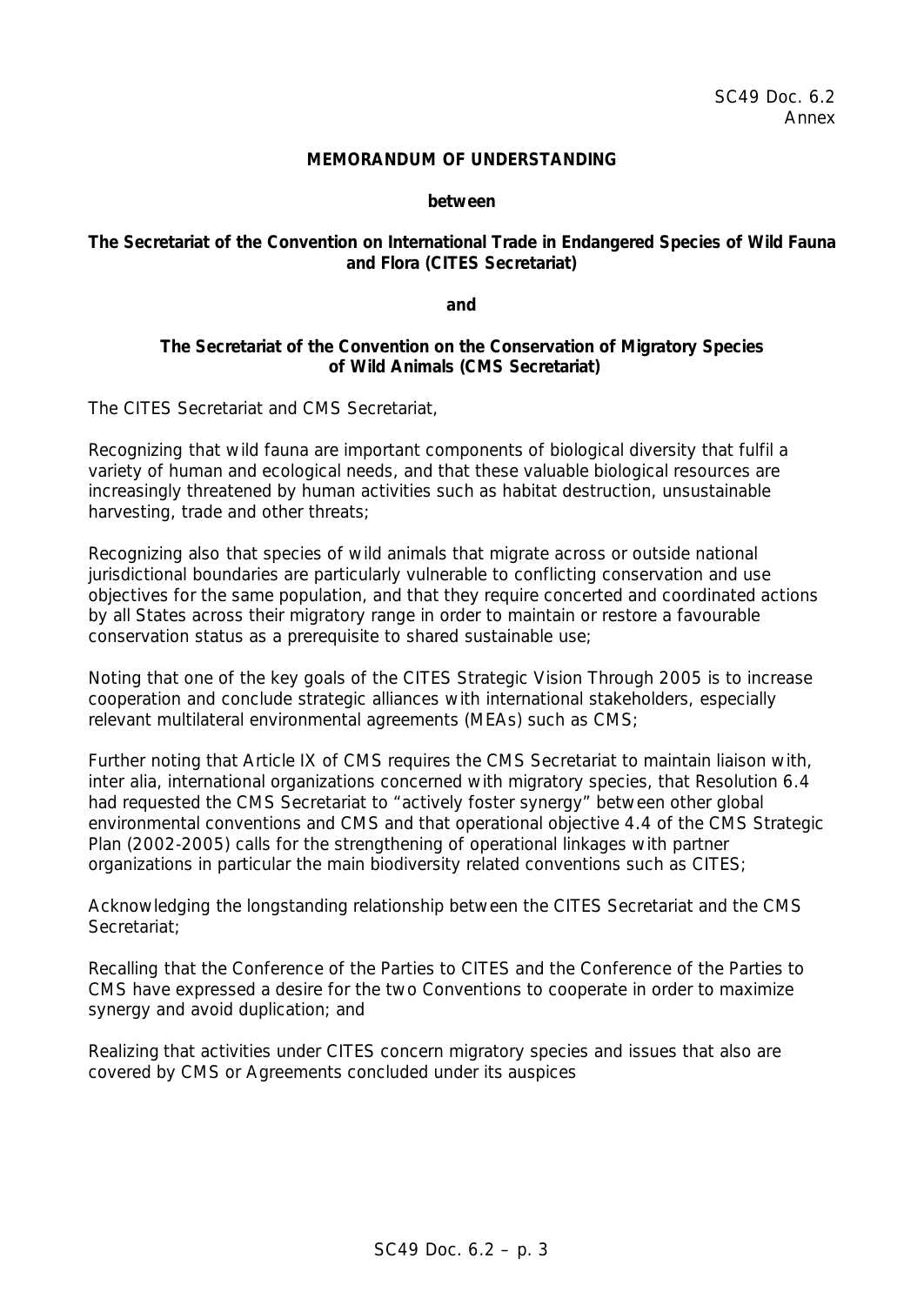# **Article 1 Policy Compatibility**

- a) The Secretariats will cooperate to the extent practicable in the preparation of mutually relevant documents for each others' Conference of the Parties and subsidiary bodies.
- b) The Secretariats will liaise on key issues to promote the compatibility of their respective policy decisions, particularly in relation to other MEAs, IGOs and NGOs.
- c) The Secretariats will coordinate on matters relevant to their administrative and programmatic relationships with relevant agencies of the United Nations.
- d) The Secretariats will liaise on how best to complement each other in promoting their Conventions' shared goals of supporting biodiversity conservation and sustainable use through their instruments' respective competences on international wildlife trade, and transboundary concerted and cooperative actions on migratory species and their habitats.

# **Article 2 Institutional Cooperation**

- a) Each Secretariat will invite the other to be represented regularly in meetings of the Conference of the Parties of the other Convention, and other meetings covering matters of mutual interest.
- b) Each Secretariat will identify the possibilities for the subsidiary bodies of its Convention to participate as observers at meetings of the other Convention.
- c) The Secretariats will inform the respective focal points for each Contracting Party of their cooperative activities. In cases where the Contracting Parties have different focal points for the Conventions, the Secretariats will seek to promote consultation and cooperation between them.

### **Article 3 Exchange of Experience and Information**

- a) The Secretariats will regularly exchange information of mutual interest. The CMS Secretariat will encourage the Secretariats of Agreements concluded under the auspices of CMS to regularly share information of mutual interest with the CITES Secretariat.
- b) The Secretariats will develop a data exchange system on species of common concern. This will draw on planned or existing platforms such as the CMS Information Management Plan and CITES databases, while involving partners such as UNEP-WCMC and IUCN as needed.

### **Article 4 Coordination of Programmes of Work**

a) For purposes of this MoU, the focal point for the CITES Secretariat is the Secretary General and the focal point for the CMS Secretariat is the Executive Secretary.